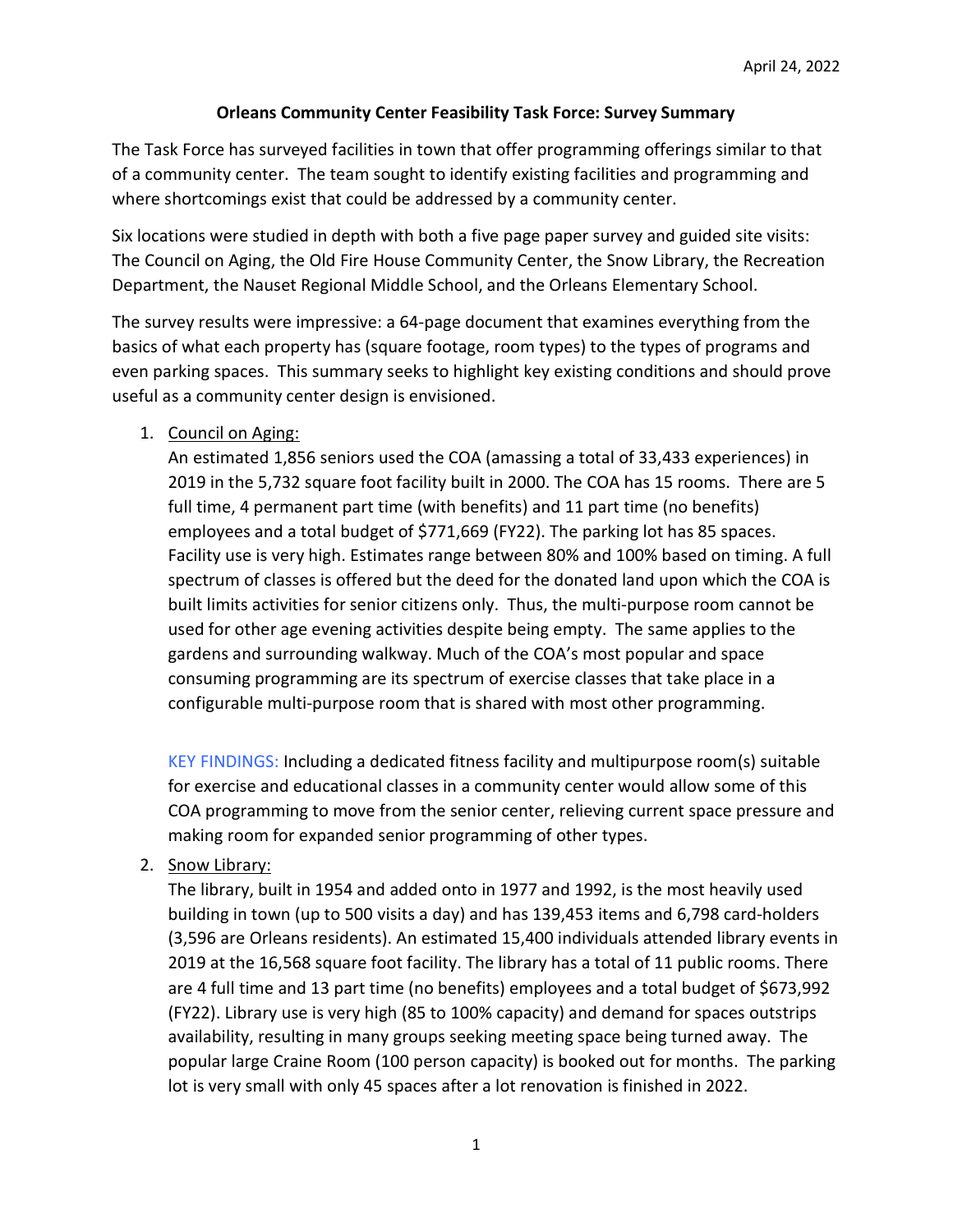KEY FINDINGS: The library conducted a needs assessment in 2019 and found numerous physical plant deficiencies and space shortcomings (not enough rooms or general use results in too much noise). It also found numerous code violations, including no fire suppression system. The report concluded that the library was near the end of its useful life and that a 32,000 square facility is needed to accommodate the current town needs. The select board recently endorsed a feasibility study for a new library to be completed in FY2024. While creating a layout with wall separation to reduce sound travel is a main goal, the library is in need of several more meeting rooms, ranging from tutoring rooms to medium/large sized ones. The footprint of the current library is limited and the new facility is expected to be located on the same lot so a community center could provide several rooms that the library is in need of.

#### 3. Old Firehouse Community Center:

Built in 1925 as a town fire station, this small property (2,660 square feet) has 7 rooms and houses the Orleans Chamber of Commerce, Orleans Community Partnership, Nauset Together We Can, numerous public events as well as public bathrooms and an alternative middle school afterschool program. Rental fees and donations pay for the majority of the costs to maintain this property. There are no paid employees. Programming includes a range of nonprofit meetings, dog training classes, blood drives, art installations, girl scouts, Chamber events, and Recreation Dept programming. The Orleans Community Partnership has played a central role in overseeing the facility as well as an effort to seek town funds to heavily renovate the property.

KEY FINDINGS: This is a popular facility in the heart of town and Parish Park but the Old Fire House is severely limited due to space constraints. Its largest 23' x 34' meeting/multipurpose room is a modest facility that has provided a surprising amount of programming punch. For example, Nauset Together We Can (all volunteer staff) has helped middle school kids with several programming efforts with an aim to prevent drug and alcohol exposure/abuse. In planning a community center, the list of activities hosted at the Fire House should be closely reviewed. Some would most likely move to a new community center but there are other activities that might best remain in the heart of town.

#### 4. Recreation Department:

The town Recreation Department currently has one year round employee (three quarter time) and numerous seasonal positions who run a spectrum of a few dozen seasonal programs for all ages, including soccer clinics, fitness classes, ice skating, pickle ball games, yoga classes, and summer day camp. While the department does have an office at the new Public Works building, its perennial challenge is a lack of town space for programming, requiring it to use the Orleans Elementary School, Nauset Regional Middle School, and other properties for most of its offerings. This requires staff to set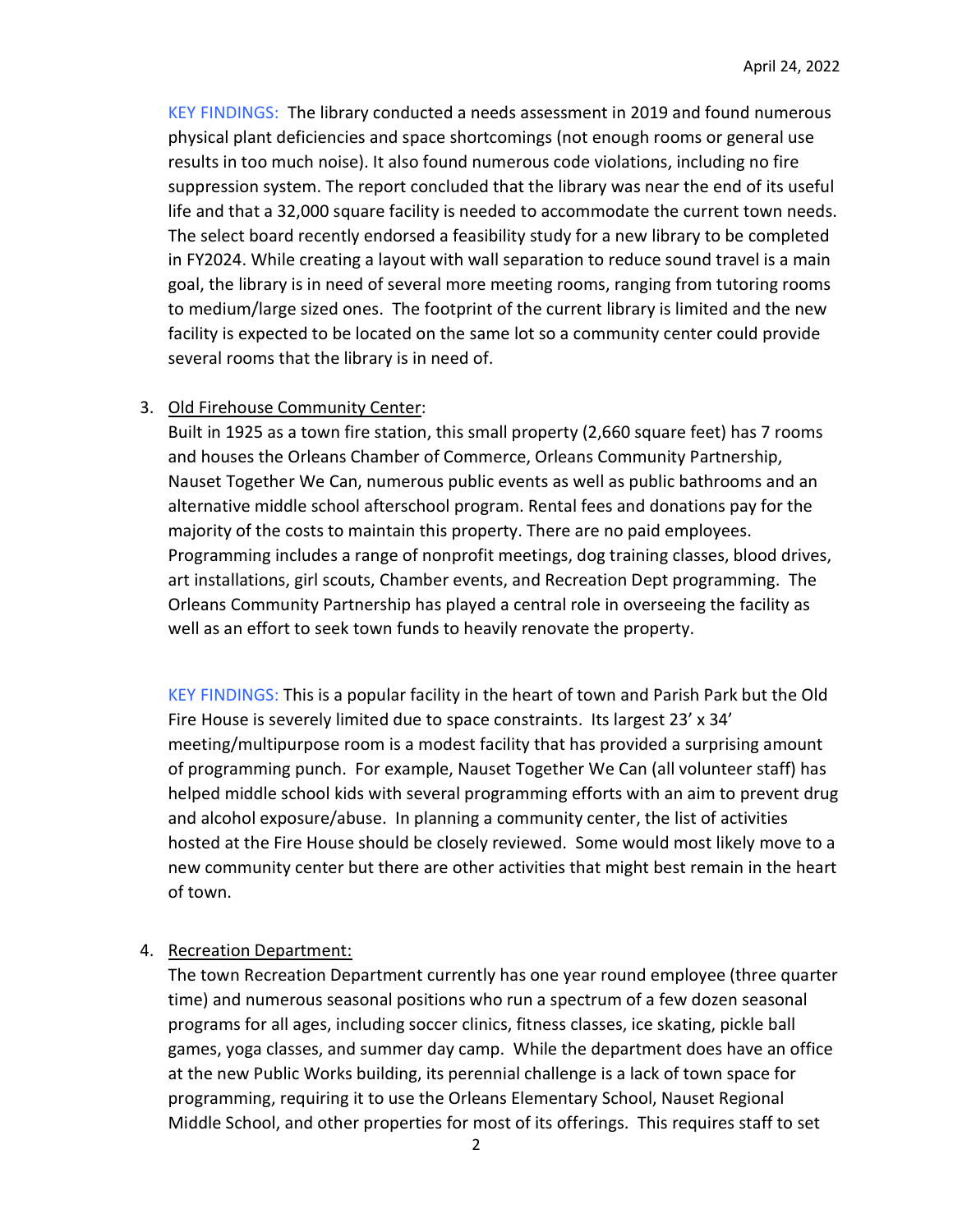up and take down all events in other facilities and carry equipment to and from the DPW property on a daily basis.

KEY FINDINGS: The DPW has been working to increase the Recreation director position to full time and add a part time assistant to offer more programming. During a site visit at the DPW, staff discussed their challenges and indicated a considerable need for a community center building that could host a variety of indoor recreational spaces including a full sized gymnasium, locker room/bathroom spaces, multiple meeting rooms capable of supporting a diversity of classes/events, significant storage for equipment, a dedicated weight/fitness room, a welcoming lobby/social area, and outdoor space (basketball court and other amenities) to support some additional programming. As of now, the department does not have priority scheduling privileges (because it relies on other organizations facilities) and this is considered a major impediment.

# 5. The Orleans Elementary School:

OES currently serves 162 students between Kindergarten and 5<sup>th</sup> grade in a 52,984 square foot building built in 1956 but modernized to its current footprint in 1988. The 32-room facility has 7 rooms used by the community, including a 5,184 square foot gymnasium (with a capacity of 600). OES has 46 full time and 5 part time employees with a budget of \$4.3 million for FY 22. The Orleans After School Activities Program (OASAP) is a major user in the afternoons/vacations/during the summer and the Orleans Recreation Program also runs evening/vacation/weekend/summer programs here.

KEY FINDINGS: OES plays a critical role as a space provider for after school, vacation, and summer programming needs. But all the spaces used by OASAP and Orleans Recreation need to be set up and taken down daily and storage space is severely limited or not available.

### 6. Nauset Regional Middle School:

Built in 1937 as the town's high/middle school, this 120,000 square foot building was substantially renovated into a regional middle school in 1991. Serving 580 students in grades 6 through 8, it has 97 rooms, 7 of which are used for regular community events. The 7,800 square foot auditorium can host 723 people and a large gymnasium with 8,450 square feet and bleachers can support events up to 1,065 people. Town meetings are often held here. The parking lots around the middle school provide 290 spaces. Users of the school property include the Orleans Firebirds Baseball Team, Orleans Recreation Department, the Town of Orleans, and multiple smaller organizations. Small fees are charged to some users of the school.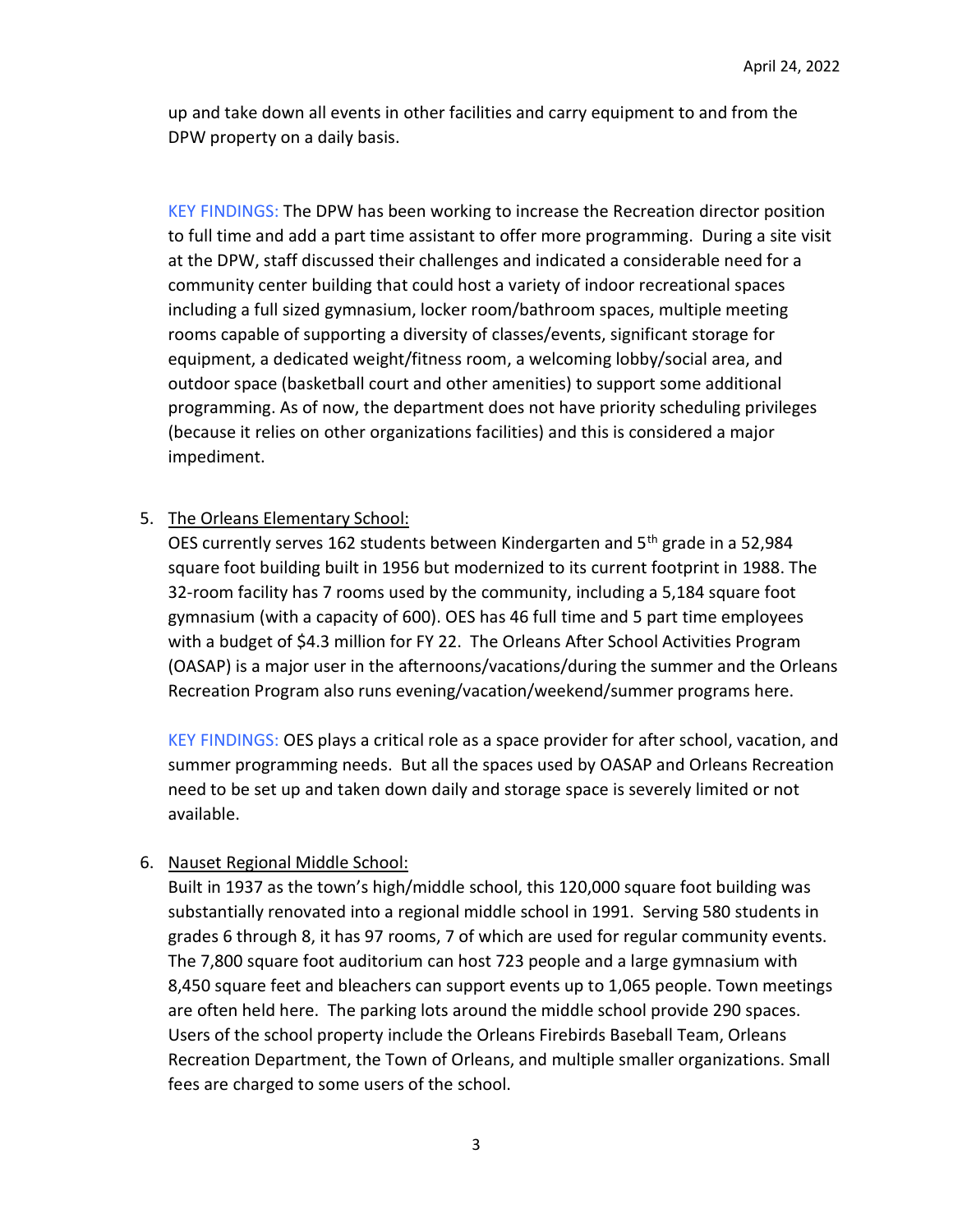KEY FINDINGS: While the NRMS gym is the largest in town, limits in use to afterschool or the recreational department doesn't allow for sufficient family free play, preschool use, or adult sports like soccer or indoor pickle ball. Broader public use of the property is a challenge due to safety concerns. Adding a community center gym (and adequate storage) would open a host of additional and welcome recreational opportunities that aren't available now.

## Other Key Organizations

## The Orleans After School Activities Program (OASAP) http://orleansafterschool.com/

Established to offer working families high quality after school care for Orleans Elementary School students (K-5<sup>th</sup> grade), OASAP currently hosts up to 52 kids per day, with a total of 100 registered students. This daily number represents almost twenty percent of the total OES enrollment. A waiting list of ten families exists due to staffing limits. OASAP also provides both summer and vacation programming.

\_\_\_\_\_\_\_\_\_\_\_\_\_\_\_\_\_\_\_\_\_\_\_\_\_\_\_\_\_\_\_\_\_\_\_\_\_\_\_\_\_\_\_\_\_\_\_\_\_\_\_\_\_\_\_\_\_\_\_\_\_\_\_\_\_\_\_\_\_\_\_\_\_\_\_\_\_\_

## Nauset Together We Can https://nausettogetherwecan.org/

Founded more than 20 years ago as a nonprofit to help youth through a range of afterschool and recreational programming, this all volunteer corps has played an essential role engaging middle schoolers (grades 6-8), especially on the topic of drug/alcohol exposure/abuse. They also run the Finch Skate Park on the Middle School property fields.

### Friends of Snow Library https://friendsofsnowlibrary.org/

This nonprofit organization provides a critical service for the library, providing fundraising for library purchases such as books and supplies as well as a range of events such a children's programming and the very popular Lifetime Learning Series. Designed to help the library where town funding falls short, this model has also proven very successful with community centers nationwide.